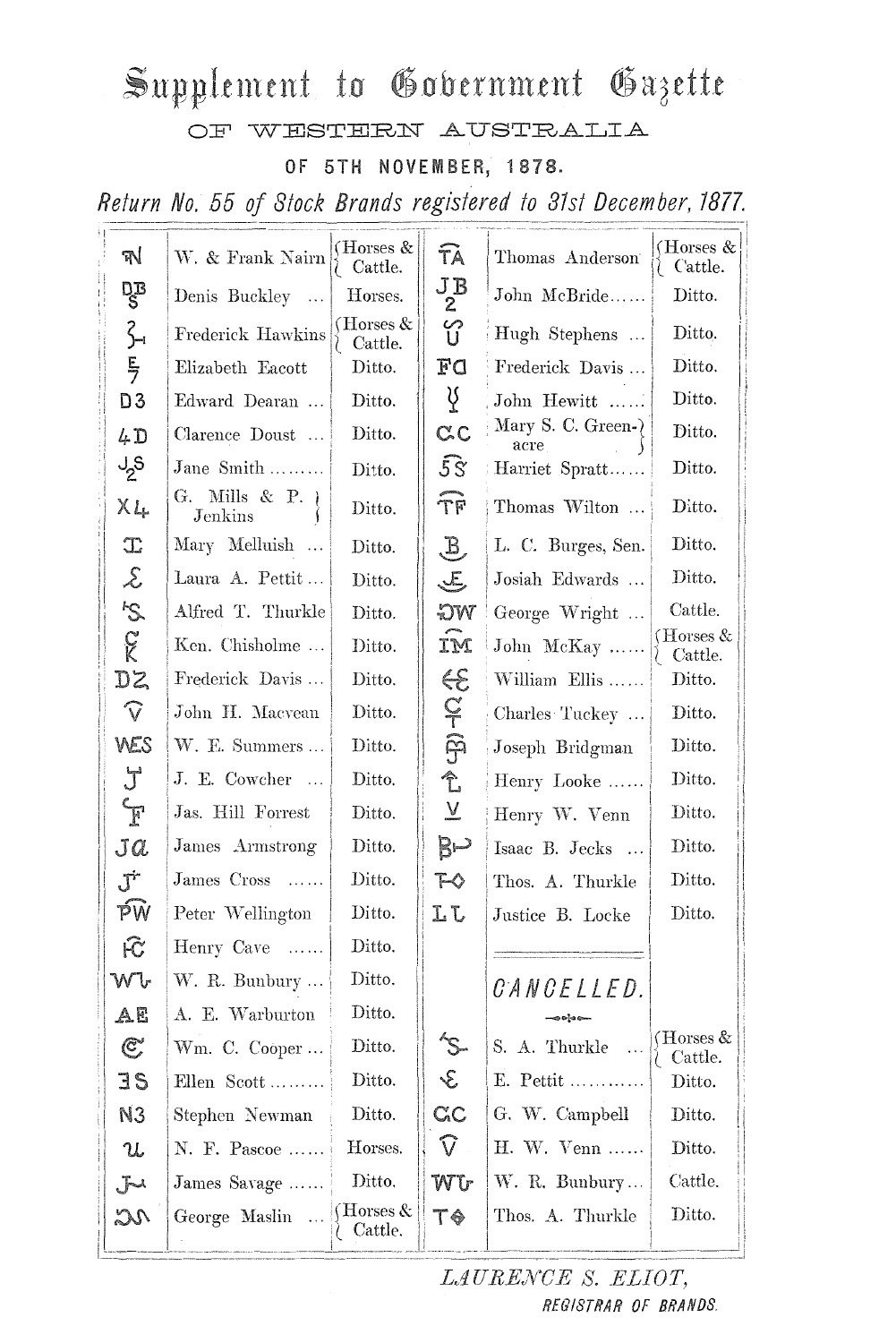| Return No. 56 of Stock Brands registered to 30th June, 1878. |                            |                       |                |                  |                         |  |  |  |
|--------------------------------------------------------------|----------------------------|-----------------------|----------------|------------------|-------------------------|--|--|--|
|                                                              |                            |                       |                |                  |                         |  |  |  |
| √O                                                           | Andrew J. Ogilvie          | Horses $&$<br>Cattle. | A8             | Alfred Thompson  | Horses $\&$<br>Cattle.  |  |  |  |
| X <sub>2</sub>                                               | James Reynolds             | Ditto.                | T3             | H. J. Townsend   | Ditto.                  |  |  |  |
| <u>US]</u>                                                   | John Sumers                | Ditto.                | C G            | George Carter    | Ditto.                  |  |  |  |
| $\widehat{+}$                                                | Murchison River<br>Co.     | Ditto.                | OD             | John O'Donnell   | Ditto.                  |  |  |  |
| $\Box$                                                       | W. J. B. Butcher)<br>& Co. | Ditto.                | AF             | Alex. Ferguson   | Ditto.                  |  |  |  |
| $(\tau$ c)                                                   | Timothy Cream              | Ditto.                | <b>EV</b>      | Eleanor Guerin   | Ditto.                  |  |  |  |
| IP                                                           | Isabella Prosser $\ldots$  | Ditto.                | 72             | David E. Hackett | Ditto.                  |  |  |  |
| $\frac{C}{F}$                                                | Fredk. Chester, Jr.        | Ditto.                | 2 <sub>g</sub> | Joseph Gallop    | Ditto.                  |  |  |  |
| $\boldsymbol{\mathcal{L}}$                                   | Sam. E. Burges, Jr.        | Ditto.                | ⊕              | George Willimott | Ditto.                  |  |  |  |
| Q I                                                          | H. Quartermaine            | Ditto.                |                | John Fitzpatrick | Ditto.                  |  |  |  |
| $\frac{H}{5}$                                                | Jas. W. Hutton             | Ditto.                | $\mathbb{H}$   | Thomas Harris    | Ditto.                  |  |  |  |
| $\&$                                                         | George Pollard             | Ditto.                | F8             | Frederick Hill   | Ditto.                  |  |  |  |
| $\mathbb{L}$                                                 | Arnold B. Lockyer          | Ditto.                | ĎŠ             | Decimus Sewell   | Ditto.                  |  |  |  |
| ᅳᆜ_                                                          | Edwd. B. Lockyer           | Ditto.                |                |                  |                         |  |  |  |
| L1                                                           | Alfred B. Lockyer          | Ditto.                |                | CANCELLED.       |                         |  |  |  |
| SF                                                           | Samuel Fisher              | Ditto.                | $\Delta$       | Charles A. Fane  | (Horses $\&$<br>Cattle. |  |  |  |
| -6                                                           | Job Davis                  | Horses.               | つし             | G. J. Lockier    | Ditto.                  |  |  |  |
|                                                              |                            |                       |                |                  |                         |  |  |  |

## 290 SUPPLEMENT TO GOVERNMENT GAZETTE.

LAURENCE S. ELIOT, REGISTRAR OF BRANDS.